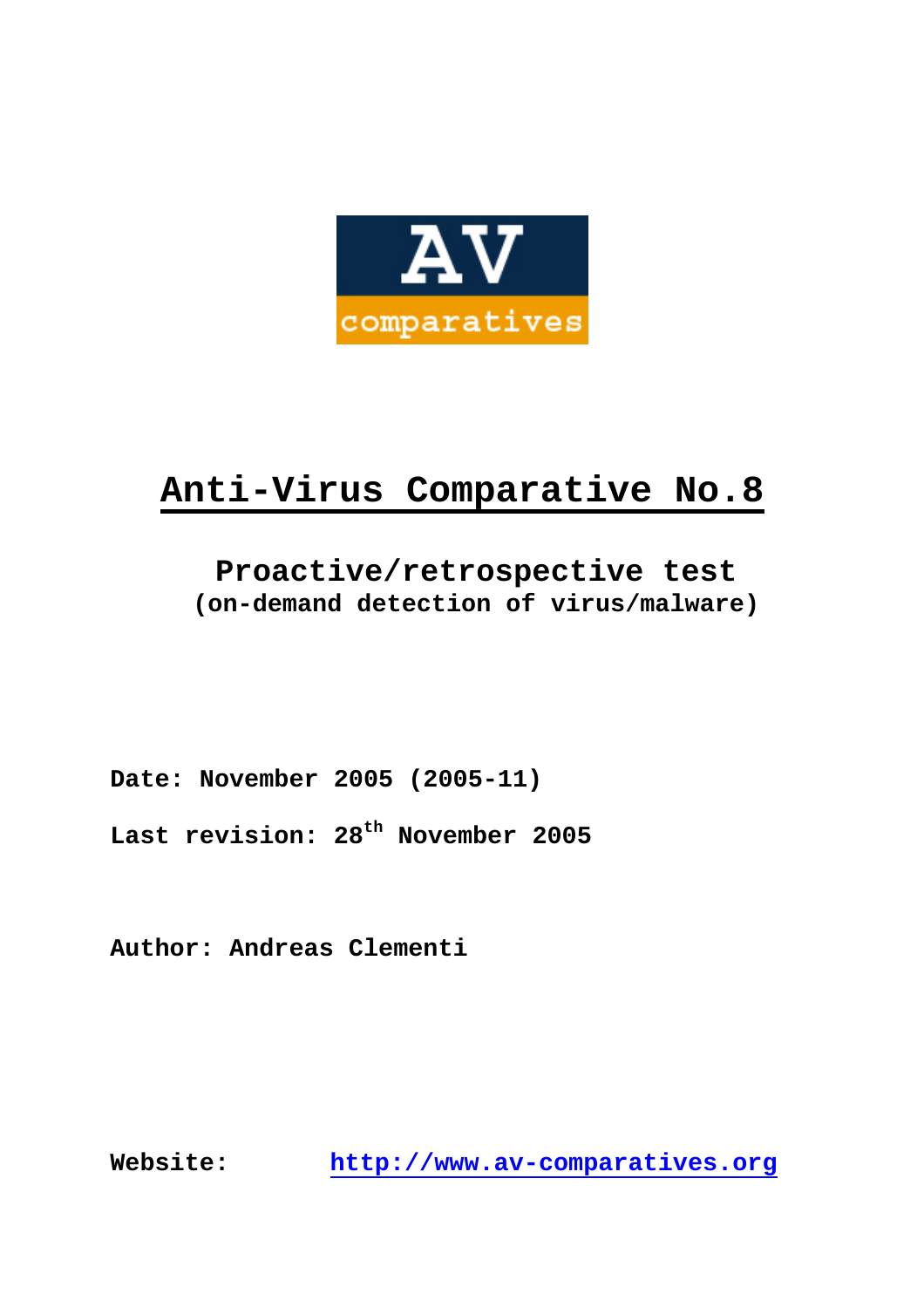#### **1. Introduction**

This test can be seen as the continuation of the August 2005 test. The same products were used and the results show the pure proactive detection capabilities that the products had three months ago. Many new viruses and other types of malware appear every day, this is why it's important that Anti-Virus products not only provide new updates, as often and as fast as possible, in order to identify those new threats, but also that they are able to detect such threats in advance with generic and/or heuristic techniques. Without this ability the user has to wait for an updated release of the Anti-Virus product. Even if nowadays most anti-virus products provide daily or hourly updates, without heuristic/generic methods there is always a time-frame where the user is not protected. The same products, with the same best possible settings that the scan engines had in the last comparative, were used to make this test. For this test we used new samples received between 5<sup>th</sup> August and  $5<sup>th</sup>$  November 2005, which were all new to any tested product.

The following 11 products were tested in this comparative (last signature updates and versions are from  $5<sup>th</sup>$  August 2005): Avast! 4.5.561 Professional Edition AVG Professional 7.0.302 BitDefender Anti-Virus 8.0.137 Professional Plus Dr.Web Anti-Virus for Windows 95-XP 4.32b ESET NOD32 2.12.3 F-Prot Anti-Virus for Windows 3.16a H+B EDV AntiVir Professional Edition 6.29.00.03 Kaspersky Anti-Virus Personal 5.0.227 McAfee VirusScan 9.0.10 Symantec Norton Anti-Virus 11.0.1.3b Trend Micro Internet Security 12.1.1014

### **2. Description**

The test-set consists of two categories:

- ITW-samples: new samples that appeared 'in-the-wild' according to the Wildlist, between the  $5<sup>th</sup>$  August and the  $1<sup>st</sup>$  October.
- New zoo-samples: all new zoo-samples that were classified to be new/unknown to all tested Anti-Virus products. This category is split into subcategories by virus/malware type. Results of this category show the pure proactive detection capability.

Anti-Virus products often claim to have high proactive detection capabilities – far higher than those reached in this test. This isn't just a self-promotional statement; it's possible that products reach the stated percentages, but this depends on the duration of the test-period, the size of the sample set and the used samples. The data shows how good the proactive detection capabilities of the scanners were in detecting actual new/unknown threats. Users shouldn't be afraid if products have, in a retrospective test, low percentages. If the anti-virus software is always kept up-to-date, it will be able to detect most of the samples. For understanding how the detection rates of the Anti-Virus products look with updated signatures and programs, have a look at our regular on-demand detection tests. Only the on-demand detection capability was tested; some products maybe had the ability to detect new samples, e.g. onaccess or by other monitoring tools, like behaviour-blocker, etc.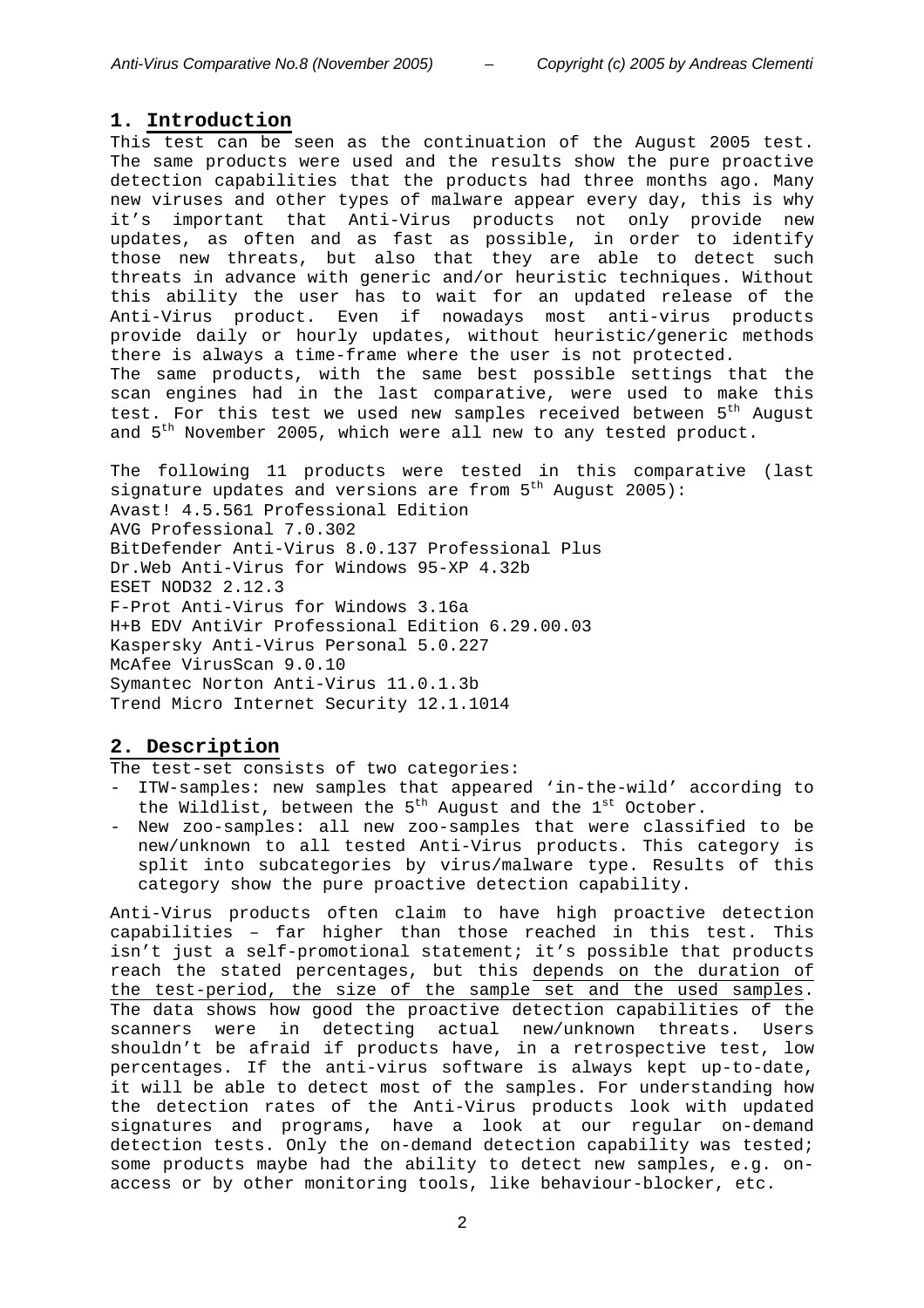#### **3. Used ITW-samples**

We used the 'In-The-Wild' samples listed on the main list of the International Wildlist (www.wildlist.org) that appeared during the period between the  $5<sup>th</sup>$  August 2005 and the  $1<sup>st</sup>$  October 2005, which were new to all tested products (marked in red). Because this year no ITW list was delivered for the month of August and because at the time of testing there was still no October Wildlist available $^1$ , we had to use only the ITW-list additions of the month of September. The other samples were already around before (as ZOO-samples) and all were already included in the test of August 2005. This is a simple example to also show that the detection of so called Zoo-Samples is important. It is probably true that part of all zoosamples exists only in anti-virus labs, as they were submitted directly from the virus authors to them. However it is also true that samples which were submitted from users that were actually infected by virus/malware that was not so wide-spread, are not on the official International Wildlist – They are also called Zoosamples. Detection rates of 100% of samples that are on the official Wildlist, is a must and every Anti-Virus should be able to detect them. Detection of non-ITW-samples (Zoo-samples) is also important to users (as it is also possible to get infected by such threats) that Anti-Virus software detects them. Of course, detection rates of 100% of Zoo-samples are not really possible. In the case of ITWsamples, it is possible, as the Anti-Virus companies know those samples on the Wildlist already and usually have enough time to detect them before tests are done using them.

| ITW-List additions  | September 2005:     |                    |
|---------------------|---------------------|--------------------|
| W32/Agobot!ITW#347, | $W32/Baqle.BW-mm,$  | $W32/Bagle.DM-mm,$ |
| W32/Bagle.DN-mm,    | W32/Bagle.DQ-mm,    | W32/Bobax.AH,      |
| W32/Cissi.B-mm,     | W32/Eyeveg.J,       | W32/Mytob!ITW#117, |
| W32/Mytob!ITW#133,  | W32/Mytob!ITW#140,  | W32/Mytob!ITW#152, |
| W32/Mytob!ITW#175,  | W32/Mytob!ITW#178,  | W32/Mytob!ITW#183, |
| W32/Mytob!ITW#233,  | W32/Mytob!ITW#234,  | W32/Mytob!ITW#236, |
| W32/Mytob!ITW#237,  | W32/Mytob!ITW#238,  | W32/Mytob!ITW#239, |
| W32/Mytob!ITW#240,  | W32/Mytob!ITW#241,  | W32/Mytob!ITW#242, |
| W32/Mytob!ITW#244,  | W32/Mytob!ITW#246,  | W32/Mytob!ITW#248, |
| W32/Mytob!ITW#251,  | W32/Mytob!ITW#252,  | W32/Mytob!ITW#253, |
| W32/Mytob!ITW#254,  | W32/Mytob!ITW#255,  | W32/Mytob!ITW#256, |
| W32/Mytob!ITW#257,  | W32/Mytob!ITW#261,  | W32/Mytob!ITW#265, |
| W32/Mytob!ITW#267,  | W32/Mytob!ITW#268,  | W32/Mytob!ITW#273, |
| W32/Mytob!ITW#281,  | W32/Mytob!ITW#282,  | W32/Mytob!ITW#284, |
| W32/Mytob!ITW#285,  | W32/Mytob!ITW#287,  | W32/Mytob!ITW#288, |
| W32/Mytob!ITW#292,  | W32/Poebot!1B31,    | W32/Rants.B,       |
| W32/Rbot!ITW#1191,  | $W32/Reatle.A-mm,$  | $W32/Reatle.B-mm,$ |
| W32/Reatle.F,       | W32/Sdbot!ITW#1253, | $W32/Sober. Q-mm,$ |
| $W32/Yaha.$ Q-mm.   |                     |                    |

As the Wildlist additions of the September Wildlist contained only some few new samples that appeared after the  $5<sup>th</sup>$  August, the results of the ITW category is this time not so meaningful like it was in the previous retrospective test of May 2005.

 $\overline{a}$ 

 $^{\rm 1}$  We would like to put the attention of the readers to this paper about the Widllist: http://www.people.frisk-software.com/~bontchev/papers/wildlist.html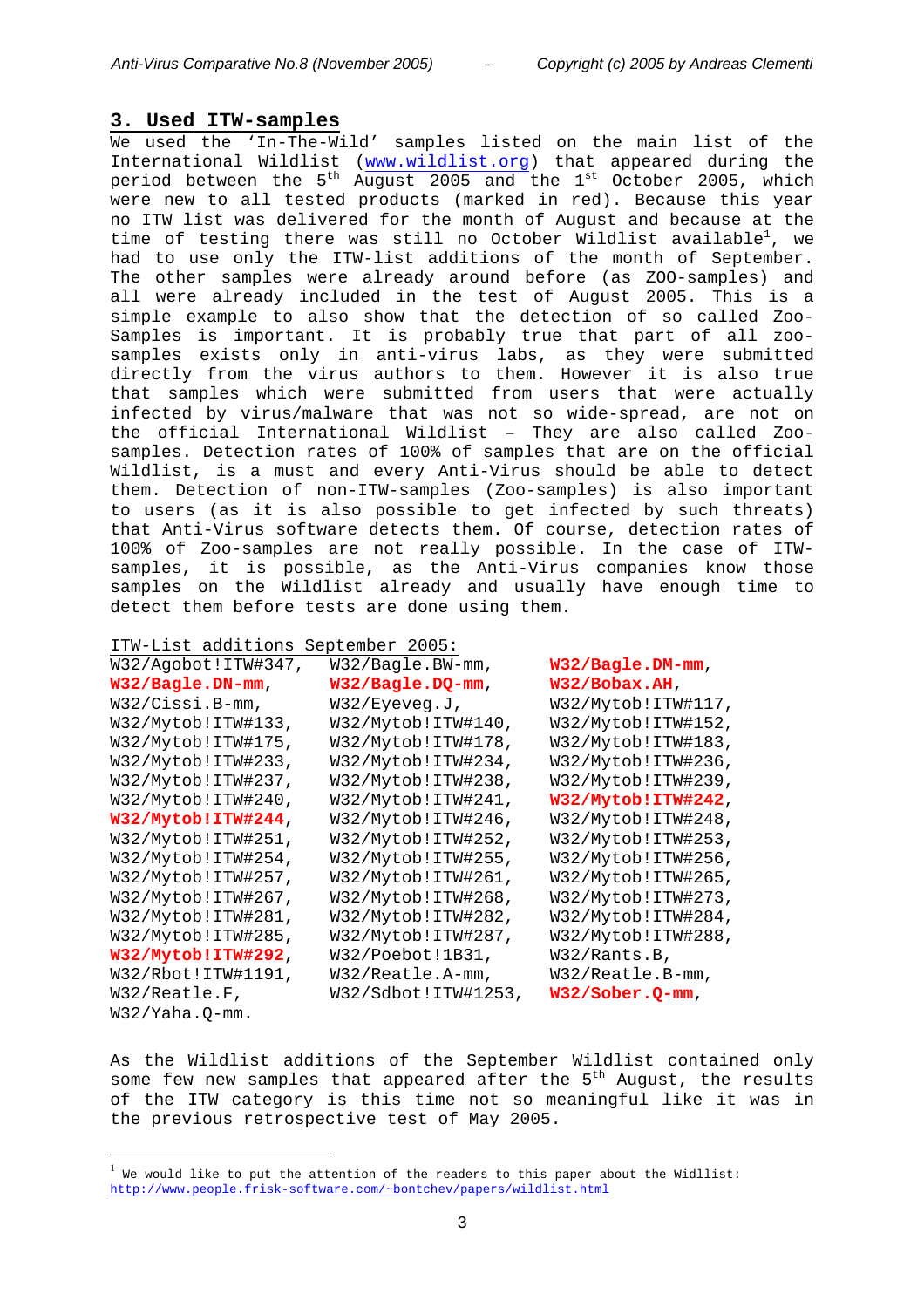#### **4. Test results**

|                                            |       |                                                                               |      |                          |     | GriSoft                 |     | Softwin                   |                |  |
|--------------------------------------------|-------|-------------------------------------------------------------------------------|------|--------------------------|-----|-------------------------|-----|---------------------------|----------------|--|
| Company                                    |       | H+BEDV Datentechnik Alwil Software<br><b>AntiVir Workstation Avast! Prof.</b> |      |                          |     |                         |     | <b>BitDefender Prof.+</b> |                |  |
| Product                                    |       |                                                                               |      |                          |     | <b>AVG Professional</b> |     |                           |                |  |
| Program version                            |       | 6.31.00.03                                                                    |      | 4.6.691                  |     | 7.0.338                 |     | 8.0.200                   |                |  |
| Engine / signature version                 |       | 6.31.1.0 / 6.31.1.62                                                          |      | 0531-4                   |     | 267.10.1/64             |     | 7.02560                   |                |  |
| Signature date (mm/dd/yyyy)                |       | 08/05/2005                                                                    |      | 08/05/2005               |     | 08/04/2005              |     | 08/05/2005                |                |  |
| Number of virus records                    |       | 202.710                                                                       |      | unknown                  |     | unknown                 |     | 198.395                   |                |  |
| Certification level reached in this test:  |       | <b>STANDARD</b>                                                               |      | <b>STANDARD</b>          |     |                         |     | <b>ADVANCED+</b>          |                |  |
| ProActive detection of ITW-samples*        |       |                                                                               |      |                          |     |                         |     |                           |                |  |
| In-The-Wild samples                        | 8     | đ.                                                                            | 13%  | 0                        | 0%  | 0                       | 0%  | 2                         | 25%            |  |
| ProActive detection of "NEW" zoo-samples** |       |                                                                               |      |                          |     |                         |     |                           |                |  |
| DOS viruses                                | 10    | 1                                                                             | 10%  | 1                        | 10% | з.                      | 30% | 4                         | 40%            |  |
| Windows viruses                            | 34    | 1                                                                             | 3%   | 1                        | 3%  | 3                       | 9%  | 10                        | 29%            |  |
| Macro viruses                              | 8     | 8                                                                             | 100% | 1                        | 13% | 1                       | 13% | 6                         | 75%            |  |
| Script viruses                             | 44    | 6                                                                             | 14%  | 1                        | 2%  | 0.                      | 0%  | 17                        | 39%            |  |
| Worms                                      | 590   | 107                                                                           | 18%  | 63                       | 11% | 29                      | 5%  | 244                       | 41%            |  |
| <b>Backdoors</b>                           | 3.921 | 649                                                                           | 17%  | 888                      | 23% | 260                     | 7%  | 2.429                     | 62%            |  |
| Trojans                                    | 3.179 | 356                                                                           | 11%  | 180                      | 6%  | 48                      | 2%  | 1.116                     | 35%            |  |
| other malware                              | 66    | 4                                                                             | 6%   | 5.                       | 8%  | 3                       | 5%  | 14                        | 21%            |  |
| OtherOS malware                            | 28    | 2                                                                             | 7%   | 0.                       | 0%  | 0                       | 0%  | 1                         | 4%             |  |
| <b>TOTAL</b>                               | 7.880 | 1.134                                                                         | 14%  | 1.140                    | 14% | 347                     | 4%  | 3.841                     | 49%            |  |
|                                            |       |                                                                               |      |                          |     |                         |     |                           |                |  |
|                                            |       |                                                                               |      |                          |     |                         |     |                           |                |  |
| Company                                    |       | Doctor Web                                                                    |      | <b>Frisk Software</b>    |     | <b>Trend Micro</b>      |     |                           | Kaspersky Labs |  |
| Product                                    |       | Dr. Web                                                                       |      | <b>F-Prot Anti-Virus</b> |     | Internet Security       |     | <b>KAV Personal Pro</b>   |                |  |

| <b>OUTHOUT</b> TY<br>Product<br>Program version<br>Engine / signature version<br>Signature date (mm/dd/yyyy)<br>Number of virus records |       | שטו וטוטט<br>Dr. Web<br>4.32b<br>4.32b<br>08/05/2005<br>82.894 |     | ט ווט זו גועט אפורד<br><b>F-Prot Anti-Virus</b><br>3.16c<br>3.16.6<br>08/05/2005<br>191.534 |     | Internet Security<br>12.1.1034<br>7.510.1002 / 2.761.00<br>08/04/2005<br>unknown |     | rweperen yn pape<br>KAV Personal Pro<br>5.0.372<br>ΝA<br>08/05/2005<br>142.285 |     |
|-----------------------------------------------------------------------------------------------------------------------------------------|-------|----------------------------------------------------------------|-----|---------------------------------------------------------------------------------------------|-----|----------------------------------------------------------------------------------|-----|--------------------------------------------------------------------------------|-----|
| Certification level reached in this test:                                                                                               |       | <b>ADVANCED</b>                                                |     | <b>STANDARD</b>                                                                             |     | <b>STANDARD</b>                                                                  |     | <b>ADVANCED</b>                                                                |     |
| ProActive detection of ITW-samples*                                                                                                     |       |                                                                |     |                                                                                             |     |                                                                                  |     |                                                                                |     |
| In-The-Wild samples                                                                                                                     | 8     | 4                                                              | 13% | 0                                                                                           | 0%  | o                                                                                | 0%  | 0                                                                              | 0%  |
| <b>ProActive detection of "NEW" zoo-samples**</b>                                                                                       |       |                                                                |     |                                                                                             |     |                                                                                  |     |                                                                                |     |
| DOS viruses                                                                                                                             | 10    | 0                                                              | 0%  | 3.                                                                                          | 30% | 0                                                                                | 0%  | 0                                                                              | 0%  |
| Windows viruses                                                                                                                         | 34    | 8                                                              | 24% | 10                                                                                          | 29% | 0                                                                                | 0%  | 4                                                                              | 12% |
| Macro viruses                                                                                                                           | 8     | 5                                                              | 63% |                                                                                             | 88% | 0.                                                                               | 0%  | 0                                                                              | 0%  |
| Script viruses                                                                                                                          | 44    | 21                                                             | 48% | n                                                                                           | 0%  | 0.                                                                               | 0%  | 6                                                                              | 14% |
| Worms                                                                                                                                   | 590   | 111                                                            | 19% | 124                                                                                         | 21% | 62                                                                               | 11% | 95                                                                             | 16% |
| Backdoors                                                                                                                               | 3.921 | 1.277                                                          | 33% | 878                                                                                         | 22% | 1.346                                                                            | 34% | 2.111                                                                          | 54% |
| Trojans                                                                                                                                 | 3.179 | 514                                                            | 16% | 318                                                                                         | 10% | 69                                                                               | 2%  | 291                                                                            | 9%  |
| other malware                                                                                                                           | 66    | 5                                                              | 8%  | 3.                                                                                          | 5%  | 1.                                                                               | 2%  |                                                                                | 2%  |
| OtherOS malware                                                                                                                         | 28    | 0.                                                             | 0%  | 0                                                                                           | 0%  | 0                                                                                | 0%  | 0                                                                              | 0%  |
| <b>TOTAL</b>                                                                                                                            | 7.880 | 1.941                                                          | 25% | 1.343                                                                                       | 17% | 1.478                                                                            | 19% | 2.508                                                                          | 32% |

| Company<br>Product<br>Program version<br>Engine / signature version<br>Signature date (mm/dd/yyyy)<br>Number of virus records |       | McAfee<br>McAfee VirusScan<br>10.0.21<br>4.4.00 / 4551<br>08/05/2005<br>141.156 |     | <b>ESET</b><br><b>NOD32 Anti-Virus</b><br>2.51.8<br>1.1187<br>08/05/2005<br>unknown |     | Symantec<br><b>Norton Anti-Virus</b><br>11.0.11.4<br>70805q<br>08/05/2005<br>70.431 |     |
|-------------------------------------------------------------------------------------------------------------------------------|-------|---------------------------------------------------------------------------------|-----|-------------------------------------------------------------------------------------|-----|-------------------------------------------------------------------------------------|-----|
| Certification level reached in this test:                                                                                     |       | <b>ADVANCED</b>                                                                 |     | <b>ADVANCED+</b>                                                                    |     | <b>STANDARD</b>                                                                     |     |
| ProActive detection of ITW-samples*                                                                                           |       |                                                                                 |     |                                                                                     |     |                                                                                     |     |
| In-The-Wild samples                                                                                                           | 8     | 1                                                                               | 13% | 4                                                                                   | 50% | 0                                                                                   | 0%  |
| <b>ProActive detection of 'NEW" zoo-samples**</b>                                                                             |       |                                                                                 |     |                                                                                     |     |                                                                                     |     |
| DOS viruses                                                                                                                   | 10    | 1                                                                               | 10% | 3.                                                                                  | 30% | 3.                                                                                  | 30% |
| Windows viruses                                                                                                               | 34    | 11                                                                              | 32% | 13.                                                                                 | 38% | 9                                                                                   | 26% |
| Macro viruses                                                                                                                 | 8     | 5                                                                               | 63% | 4                                                                                   | 50% | 1                                                                                   | 13% |
| Script viruses                                                                                                                | 44    | 16                                                                              | 36% | n                                                                                   | 0%  | 4                                                                                   | 9%  |
| Worms                                                                                                                         | 590   | 189                                                                             | 32% | 382                                                                                 | 65% | 78                                                                                  | 13% |
| <b>Backdoors</b>                                                                                                              | 3.921 | 1.712                                                                           | 44% | 2.835                                                                               | 72% | 531                                                                                 | 14% |
| Trojans                                                                                                                       | 3.179 | 770                                                                             | 24% | 1.628                                                                               | 51% | 208                                                                                 | 7%  |
| other malware                                                                                                                 | 66    | 26                                                                              | 39% | 8                                                                                   | 12% | 2                                                                                   | 3%  |
| OtherOS malware                                                                                                               | 28    | 4                                                                               | 14% | n                                                                                   | 0%  | 1                                                                                   | 4%  |
| TOTAL                                                                                                                         | 7.880 | 2.734                                                                           | 35% | 4.873                                                                               | 62% | 837                                                                                 | 11% |

Please also have a look at the overviews that can be found on the website, to see how the scanners scored in this, and in past, tests. Note: Always check for the latest data available on our website – the previous data of e.g. 6 months ago can now be considered outdated.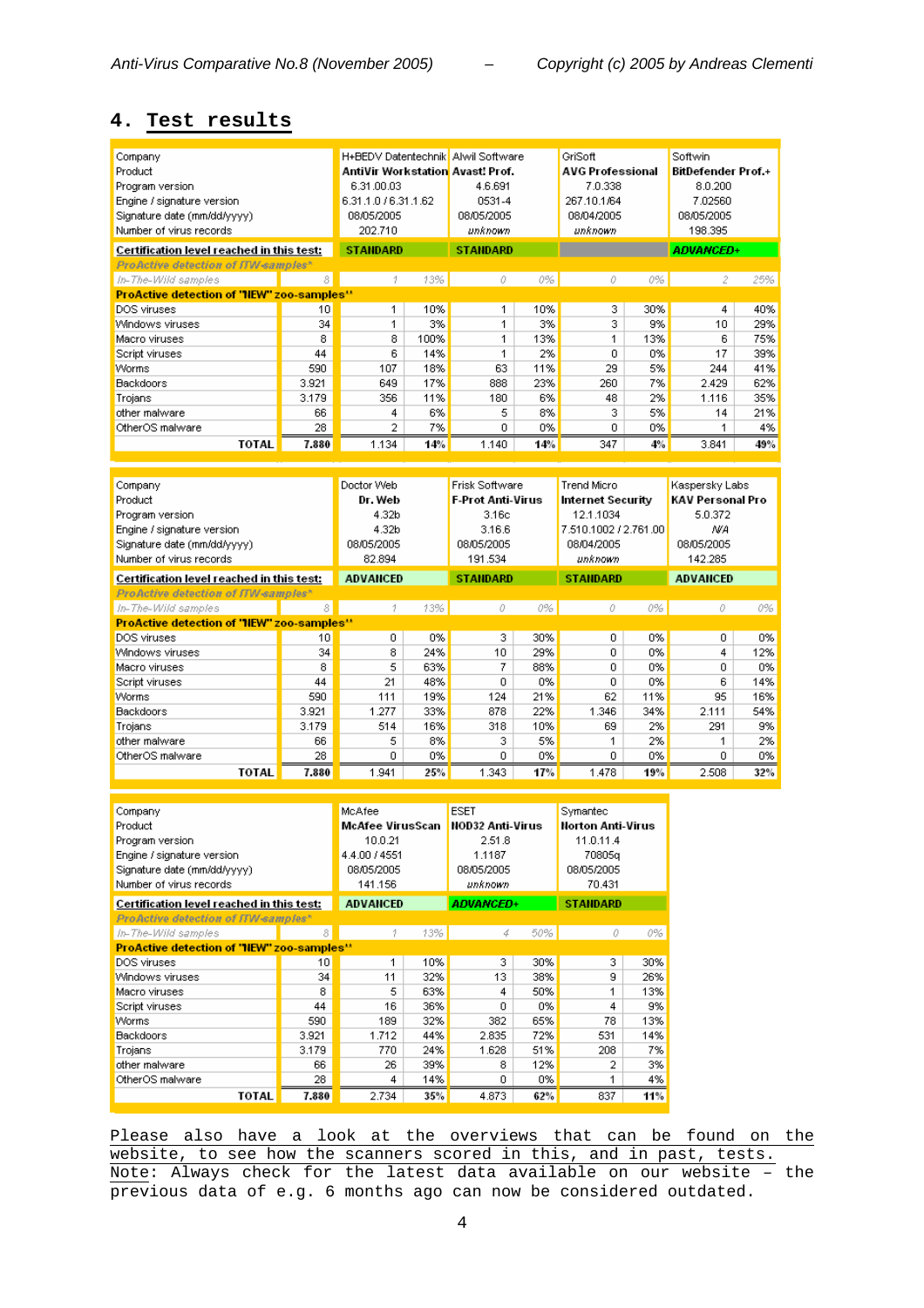#### **5. Summary results**

Below are the results obtained by each scanner in the various categories, sorted by detection rate:

(a) ProActive detection of new ITW-samples:

- 1. NOD32 50%
- 2. BitDefender 25%
- 3. McAfee, Dr.Web, H+BEDV 13%
- 4. all the others 0%

## (b) ProActive detection of new Backdoors, Trojans and other malware:

| $1$ . | NOD32          | 62%             |
|-------|----------------|-----------------|
|       | 2. BitDefender | $50\%$          |
| 3.    | McAfee         | 35%             |
| 4.    | Kaspersky      | 34%             |
| 5.    | Dr.Web         | 25%             |
|       | 6. TrendMicro  | 20 <sub>8</sub> |
|       | 7. F-Prot      | 17%             |
|       | 8. Avast       | 15%             |
|       | 9. H+BEDV      | 14%             |
|       | 10. Symantec   | 10 <sub>8</sub> |
|       | 11. AVG        | $4\,$           |

| (c)            | ProActive detection                                          |                 | of<br>new | DOS, | Windows | and | OtherOS |
|----------------|--------------------------------------------------------------|-----------------|-----------|------|---------|-----|---------|
|                | viruses/malware, Worms, Macro and Script viruses/malware:    |                 |           |      |         |     |         |
| 1 <sub>1</sub> | NOD32                                                        | 56%             |           |      |         |     |         |
| 2 <sub>1</sub> | BitDefender                                                  | 39%             |           |      |         |     |         |
| 3 <sub>1</sub> | McAfee                                                       | 31%             |           |      |         |     |         |
| 4.             | Dr.Web, F-Prot                                               | 20 <sub>8</sub> |           |      |         |     |         |
| 5.             | H+BEDV                                                       | 17%             |           |      |         |     |         |
| б.             | Kaspersky                                                    | 15%             |           |      |         |     |         |
| 7.             | Symantec                                                     | 13%             |           |      |         |     |         |
| 8.             | Avast, TrendMicro                                            | 9%              |           |      |         |     |         |
| 9.             | AVG                                                          | 5 <sup>8</sup>  |           |      |         |     |         |
|                |                                                              |                 |           |      |         |     |         |
|                |                                                              |                 |           |      |         |     |         |
|                | (d) ProActive detection of all new samples used in the test: |                 |           |      |         |     |         |
| 1 <sub>1</sub> | NOD32                                                        | 62%             | ADVANCED+ |      |         |     |         |
| 2.             | BitDefender                                                  | 49%             | ADVANCED+ |      |         |     |         |
| 3.             | McAfee                                                       | $35\%$          | ADVANCED  |      |         |     |         |
| 4.             | Kaspersky                                                    | 32%             | ADVANCED  |      |         |     |         |
| 5.             | Dr.Web                                                       | 25%             | ADVANCED  |      |         |     |         |
| б.             | TrendMicro                                                   | 19%             | STANDARD  |      |         |     |         |
| 7.             | F-Prot                                                       | 17%             | STANDARD  |      |         |     |         |
| 8.             | Avast, H+BEDV                                                | 14%             | STANDARD  |      |         |     |         |
| 9.             | Symantec                                                     | 11%             | STANDARD  |      |         |     |         |

The results show the pure proactive detection capabilities of the scan engines. The Percentages are rounded to the nearest whole number. Do not take the results as absolute - they just give an idea of who detected more, and who less, in this specific test. To know how the anti-virus performs with updated signatures, please have a look at our on-demand tests of February and August. Readers should take a look at the results and build an opinion based on their needs. All the tested products are already a selection of very good scanners and if any of them are used and kept up-to-date, users can feel safe with any of them. Read more in the previous August 2005 comparative.